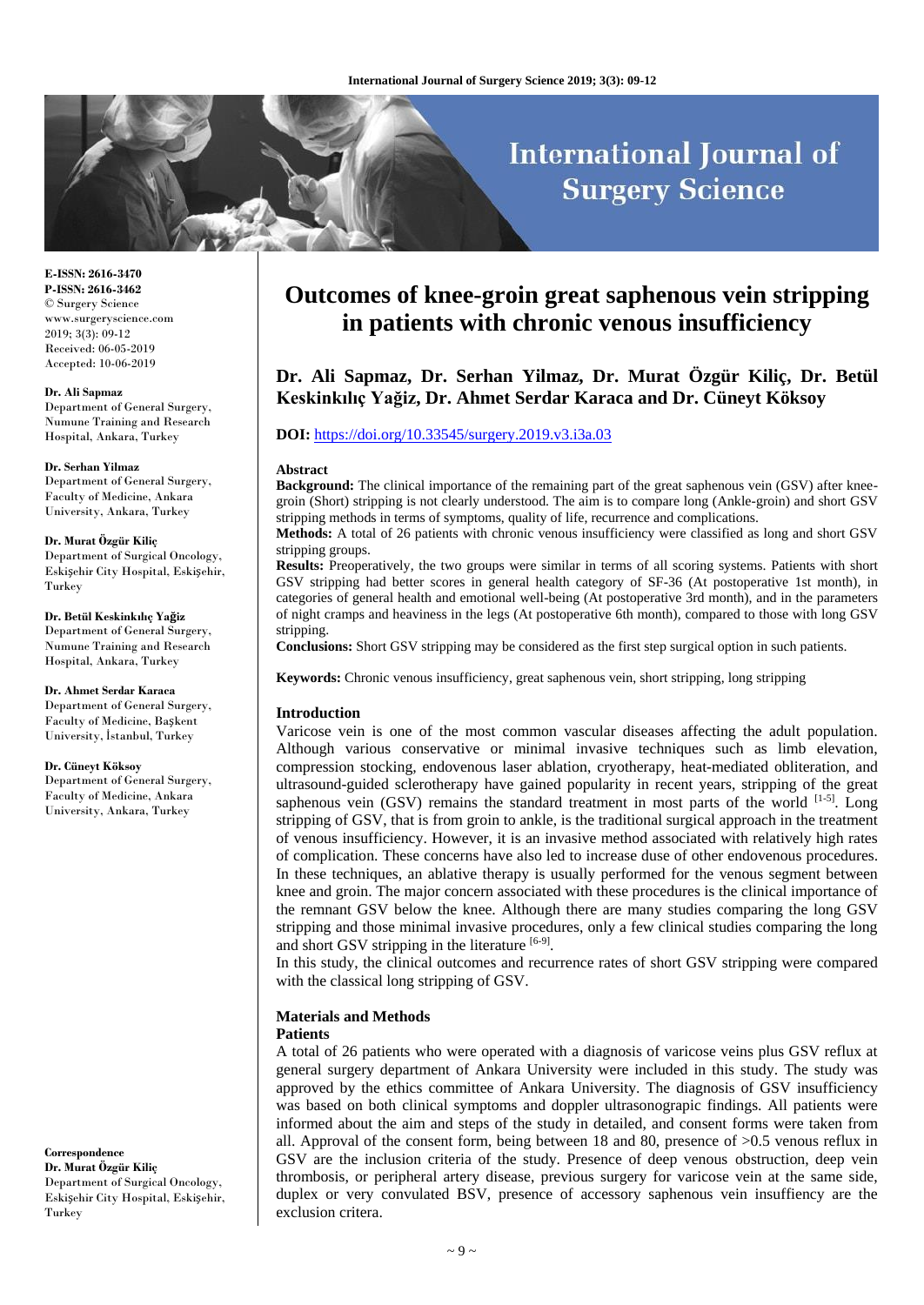#### **Preoperative diagnostic work-up**

Preoperative clinical statuses of the patients were classified according to Clinical Severity, Etiology or Cause, Anatomy, Pathophysiology (CEAP) classification [10]. Venous clinical severity score (VCSS) is mainly used for the evaluation of postoperative outcomes in venous surgery [11]. It is an easy-touse and highly objective scoring model, and is also used in the evaluation of preoperative clinical status. In this model, there are 10 parameters such as pain, varices, edema, pigmentation, inflammation, induration, number/duration/diameter of active ulcers, and presence of compression therapy. High mean scores show worse clinical status. After the evaluation of patients clinically by using CEAP and VSCC scores, two-dimensional ultrasound examination was used to confim the presence of saphenofemoral reflux and diameters of the GSV. The varicose veins and perforated veins were also marked preoperatively. The Short Form-36 (SF-36), the most widely used health-related quality-of-life assessment tool in all fields of medicine, was used to assess the globally health status of the patients participated in this study. All patients was evaluated in terms of eight SF-36 scales including physical functioning, role limitations due to physical health, role limitations due to emotional problems, energy/fatigue, emotional well-being, social functioning, pain, and general health. A disease-specific quality of life instrument for use in venous diseases, The Venous Insufficiency Epidemiological and Economic Study Quality of Life (VEINES-QOL), was also used to measure the quality of life. It contains a rating score similar to that of the SF-36 form; however, its properties are more spesific to venous diseases and more useful in the postoperative follow-up [12].

#### **Surgical procedure**

The patients were randomly allocated to two surgical groups; long GSV stripping (Group 1) and short/partial GSV stripping (Group 2). All procedures were performed in the supine position by the same surgeon team under general or spinal anesthesia. Long GSV stripping was perfomed via two standard incisions: a 6 cm oblique incision beneath the femoral and a 2 cm transverse incision above the internal malleolus. In the short stripping method, the distal stripping level was a 2 cm transverse incision about 2 cm below the knee joint.

After the operation, an elastic compression bandage was applied from the the base of the foot to the groin, and extremities were elevated by 10-15 degrees to mobilization.

#### **Postoperative follow-up**

Numeric pain scores (NPS) of the patients were recorded during the first 15 days postoperatively. Sensory examinations of the lower extremities were performed on the 3rd and 15th days, 1st and 6th months postoperatively, and VEINES-QOL and SF-36 forms were fulfilled. All postoperative complications were also noted.

At 6th month, patients were examined by venous duplex ultrasonography to assess the ablation in BSV and the development of recurrent varices. Sense examinations were also repeated in patients whose previous sensory examinations were abnormal.

#### **Statistical analysis**

All numerical values are given as average and standard errors. The categorical and numerical variables were analyzed by using chi-square and student-t test, respectively. A p value less than 0.05 are considered as significance level.

### **Results**

#### **Patient data and preoperative findings**

Twenty six patients (14 males and 12 females) with a mean age of 40.5 years were included in the study. Nineteen of the patiets had a disease localized on one extremity while seven patients had bilateral disease. As a result, 33 extremities were included in the study. The VCSSs at the time of diagnosis were; no pain (two patients), mild (13 patients), moderate (9 patients), and severe (two patients). All patients were evaluated according to the CEAP classification (Table 1).

| <b>Table 1:</b> Preoperative CEAP classification of the patients |  |
|------------------------------------------------------------------|--|
|------------------------------------------------------------------|--|

| <b>Scale</b>       | <b>Parameters</b>       |               |
|--------------------|-------------------------|---------------|
|                    | $_{\rm C0}$             | $2($ % 6.06)  |
|                    | C1                      | $1($ % 3.03)  |
|                    | C <sub>2</sub>          | 8 (% 24.24)   |
|                    | C <sub>3</sub>          | 17 (% 51.51)  |
| C(Clinic)          | C4a                     | 4 (% 12.12)   |
|                    | C4b                     |               |
|                    | C <sub>5</sub>          |               |
|                    | C <sub>6</sub>          | $1$ (% 3.03)  |
|                    | Econgenital             | $2($ % 6.06)  |
|                    | Eprimary                | 31 (% 93.93)  |
| E (Etiology)       | Esecondary              |               |
|                    | Eundetermined           |               |
| A (Anatomical)     | Asuperficial            | 23 (% 69.69)  |
|                    | Aperforant              |               |
|                    | Adeep                   | 10 (% 30.30)  |
|                    | Aundetermined           |               |
|                    | Preflux                 | 32 (% 96.96)  |
| P (Pathophysology) | Pobstruction            |               |
|                    | Preflux and obstruction | 1 (<br>% 3.03 |
|                    | Pundetermined           |               |

On doppler US examinations of the extremities, 28 (%84.4) had insufficiency throughout the entire GSV with saphenofemoral junction, 3 (%9) had insufficiency in GSV above the knee with saphenofemoral junction, and 2 (%6) had insufficiency in common femoral vein, entire, and saphenofemoral junction. None of the extremities had any evidence of failure in small saphenous vein. All doppler US findings were given in Table 2.

**Table 2:** Preoperative doppler US findings

|                | insufficiency                           | n (%)        |
|----------------|-----------------------------------------|--------------|
|                | $SFJ +$ entire GSV                      | 28 (%84.4)   |
| Superficial US | $SFJ + GSV$ above the knee              | 3(%9)        |
|                | $SFJ +$ entire $GSV + FV$               | 2(%6)        |
|                | Superficial FV                          | 2(%6)        |
| Deep US        | None                                    | 31 (93.3%)   |
|                | Coccet vein $(C2)$                      | $10(30.3\%)$ |
| Perforated     | Paratibial perforated vein              | $4(12.1\%)$  |
| system US      | At least two perforated vein above knee | $5(15.1\%)$  |
|                | None                                    | 14 (42.4%)   |

SFJ: saphenofemoral junction, GSV: great saphene vein, FV: femoral vein

#### **Operative data**

Twenty patients (%76.93) were operated under general anestesia while spinal anestesia were used in the remaining six patients (%23.07). Complete and short BSV stripping were used for 19 (%57.6) and 14 ekstremities (%42.4), respectively. plebectomy was done for 31 ekstremities (%93.93). Perforated vein ligation was performed in 6 extremities (18.18%). Among those, three were C2 ligation (9.09%) and three were C2 plus C3 ligation (9.09%). The two groups were similar in terms of operated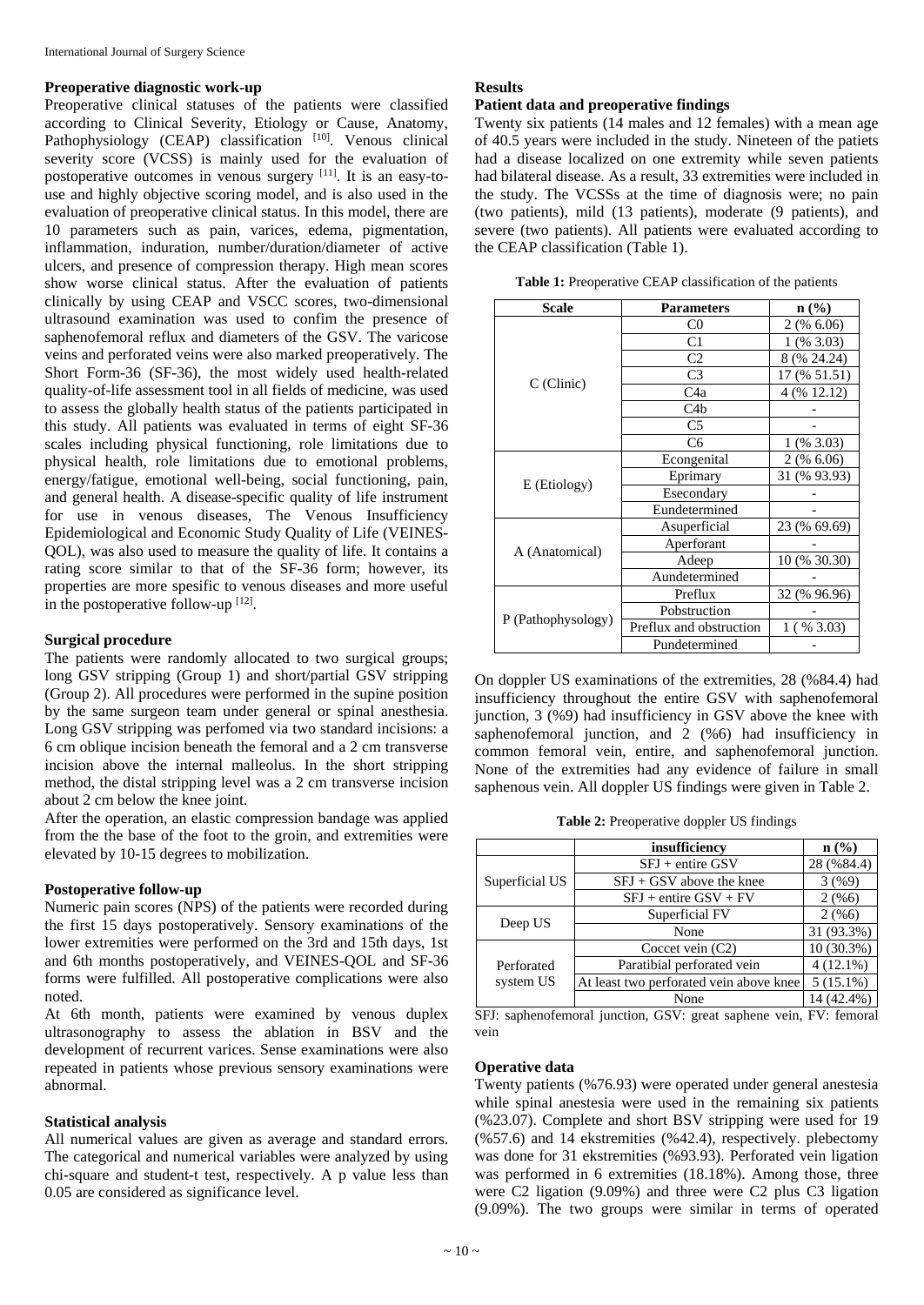extremity side and plebectomy (Table 3).

| two groups     |  |                                                  |    |  |  |  |
|----------------|--|--------------------------------------------------|----|--|--|--|
|                |  | Long GSV stripping   Short GSV stripping   Total |    |  |  |  |
| Extremity side |  |                                                  |    |  |  |  |
| Right          |  |                                                  | 16 |  |  |  |
| Left           |  |                                                  |    |  |  |  |
| Plebectomy     |  |                                                  |    |  |  |  |

**Table 3:** Operated extremity sides and number of plebectomies of the two groups

#### **Comparison of patients with long GSV stripping and those with short GSV stripping**

done 18 13 13 31 none 1 1 1 2

Preoperatively, the two groups were similar in terms of all VCSS parameters and mean VCSSs (p> 0.05). In the statistical evaluation of postoperative 6th month VCSSs, the parameter of varices was only found to be significantly different in patients with short GSV stripping than others who underwent long GSV stripping ( $p= 0.01$ ).

NPSs of each extremities were also recorded throughout the 15 days postoperatively. No statistical difference in NPSs was found between the two groups  $(p > 0.05)$ .

Preoperatively, the two groups were similar in terms of all eight categories of SF-36 (p> 0.05). At postoperative 1st month,

patients with short GSV stripping had better scores in general health category compared to those with long GSV stripping (p= 0.01). At postoperative 3rd month, patients with short GSV stripping had better scores in categories of general health and emotional well-being compared to those with long GSV stripping ( $p = 0.01$ ). At postoperative 6th month, the two groups became similar in each category of SF-36 ( $p$  > 0.05).

Preoperatively, VEINES-QOL/Sym scores were similar between the two patient groups ( $p$  > 0.05). At postoperative 6th month, patients who underwent short stripping of GSV had better scores in the parameters of night cramps ( $p= 0.04$ ) and heaviness in the legs (p= 0.049) compared to those with long GSV stripping. Total VEINES-QOL score was also statistically higher in patients who underwent short stripping of GSV than in others.

At postoperative 6th month, development of recurrent varicose veins were also evaluated. recurrent varices were detected in six patients (two were in short GSV stripping group and four were in long GSV group). However, there was no statistical difference in the development of recurrent varice between the groups  $(p>$ 0.05).

Finally, in order to evaluate the efficacy of surgical treatments, preoperative and postoperative 6th month data of VCSS, SF-36, and VEINES-QOL/Sym score were compared between the two patient groups. Significant improvement was observed in almost all parameters at the end of six months (Table 4).

**Table 4:** Comparison of preoperative and postoperative (6th month) data of VCSS, SF-36, and VEINES-QOL/Sym scores in the entire study population

| <b>Score</b> | <b>Parameters</b>                          | <b>Preoperative</b> | Postoperative   | n       |
|--------------|--------------------------------------------|---------------------|-----------------|---------|
| <b>VCSS</b>  | pain                                       | $1.42 \pm 0.13$     | $0.51 \pm 0.10$ | < 0.001 |
|              | varices                                    | $1.72 \pm 0.17$     | $0.39 \pm 0.08$ | < 0.001 |
|              | edema                                      | $1.42 \pm 0.16$     | $0.45 \pm 0.10$ | < 0.001 |
|              | pigmentation                               | $0.39 \pm 0.10$     | $0.06 \pm 0.04$ | 0.003   |
|              | inflammation                               | $0.18 \pm 0.08$     | $\Omega$        | 0.032   |
|              | physical functioning                       | $22.2 \pm 0.9$      | $26.06 \pm 0.7$ | < 0.001 |
|              | role limitations due to physical health    | $5.3 \pm 0.2$       | $6.6 \pm 0.2$   | < 0.001 |
|              | role limitations due to emotional problems | $4.2 \pm 0.2$       | $5.1 \pm 0.2$   | < 0.001 |
| $SF-36$      | energy/fatigue                             | $14.03 \pm 0.4$     | $14.48 \pm 0.5$ | < 0.001 |
|              | emotional well-being                       | $17.5 \pm 0.5$      | $18.7 \pm 0.4$  | < 0.001 |
|              | social functioning                         | $6.1 \pm 0.1$       | $5.9 \pm 0.1$   | < 0.001 |
|              | pain                                       | $6.1 \pm 0.3$       | $4.4 \pm 0.3$   | 0.441   |
|              | general health                             | $15.6 \pm 0.4$      | $16.2 \pm 0.4$  | 0.001   |
| Veines       | total OOL                                  | $70.1 \pm 2.2$      | $80.9 \pm 2.1$  | 0.001   |
|              | total Sym                                  | $27.2 \pm 1.2$      | $33.1 \pm 1.2$  | < 0.001 |

#### **Discussion**

In the present study, the surgical and clinical outcomes of long and short GSV stripping methods were compared between each other. At the end of the study, both methods were found to be clinically effective. Although long stripping caused more neurological symptoms and deterioration in the quality of life postoperatively, all these disadvantages were improved within six months. In other words, when the healing of variccess and related symptoms were evaluated as the main surgical success, this result could be achieved by both methods, with less complication rates of short stripping.

Short GSV stripping is a less invasive procedure, but a remnant venous segment is leaved under the knee, which is likely to cause a reflux. The main concern about this procedure is the clinical significance of the remnant safenous vein. The effects of the remnat GSV on clinical symptoms, quality of life, and recurrence were not clearly demonstrated. There is limited number of studies comparing long and short GSV stripping methods in the literature, with conflicting results [16, 7, 9] . In the study by Holme *et al*. no difference in recurrence rate was found between these two stripping methods, but short GSV stripping was reported to be associated with less saphenous nerve injury [6] It should be noted here that the follow-up time was only three monhts in the mentioned above study. In their next study with 5 year follow-up outcomes, the two patient groups had also similar recurrence rates [7]. Although the duration of follow-up was six months in our study, the results were consistent with the study by Holmes *et al*. However, the clinical improvement between the groups in those studies was not compared. Additionally, partial and complete stripping methods were compared regardless of reflux level in those studies. For this reason, we think that those studies were not homogeneous in terms of the patient groups and were far to answer the question that should be asked in reality.

The possible effects of the remaining saphenous vein were also investigated in other studies. Fischer *et al*. reported in their study that short stripping may be a factor of recurrent saphenofemoral reflux after after GSV stripping procedures [8]. In another